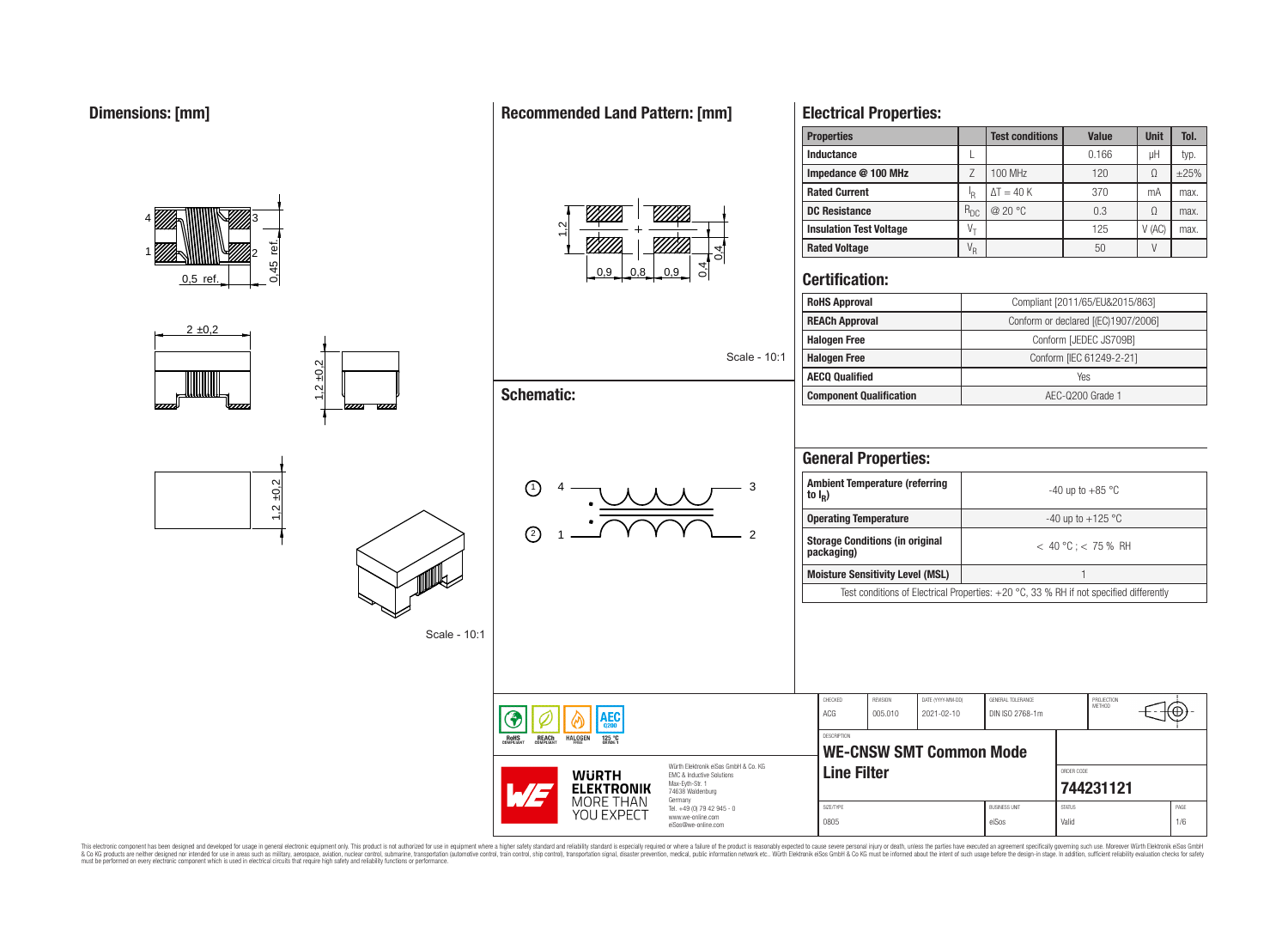# **Typical Impedance Characteristics:**



**Test Setup:**

This electronic component has been designed and developed for usage in general electronic equipment only. This product is not authorized for use in equipment where a higher safely standard and reliability standard si espec & Ook product a label and the membed of the seasuch as marked and as which such a membed and the such assume that income in the seasuch and the simulation and the such assume that include to the such a membed and the such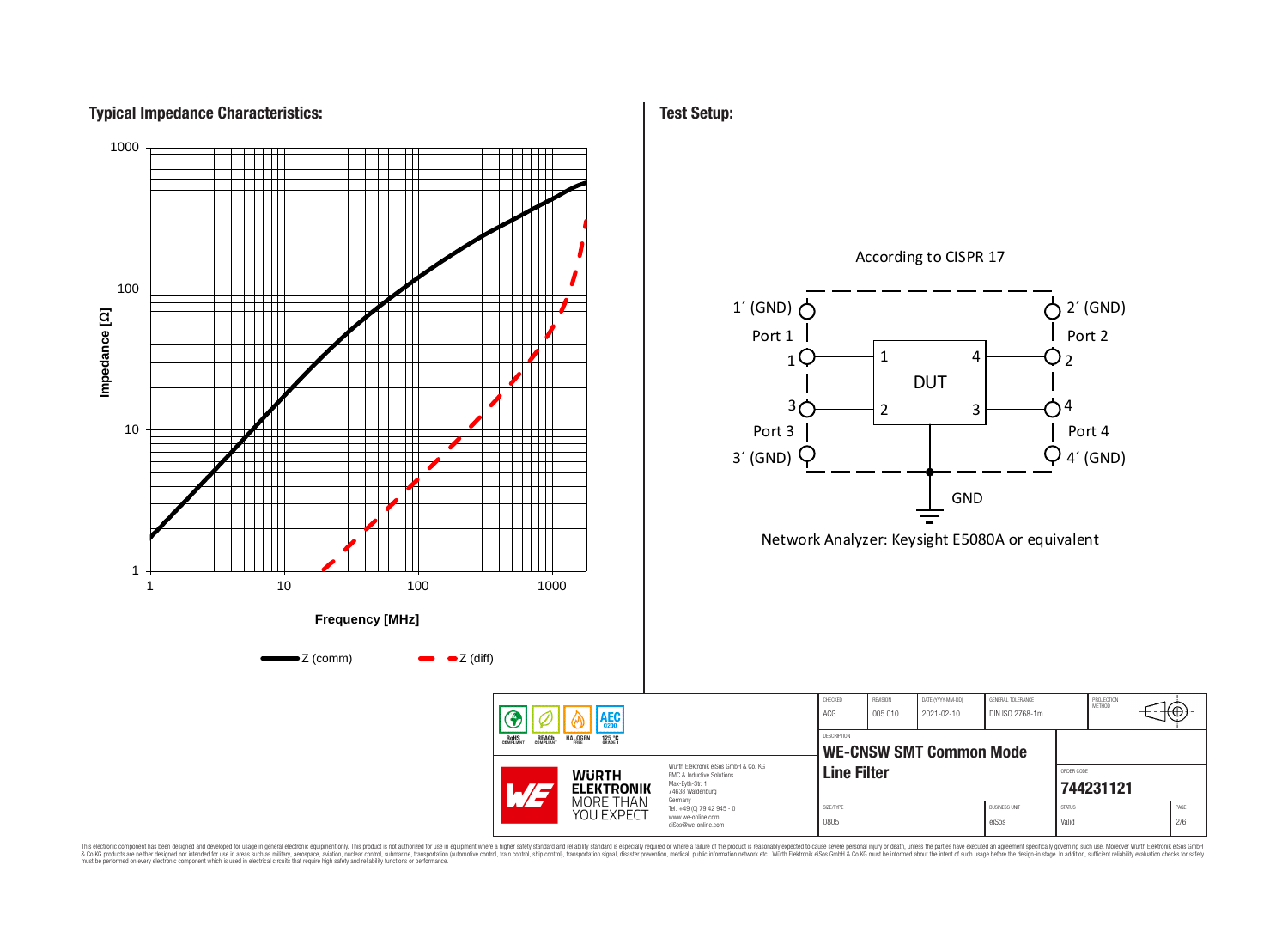## **Packaging Specification - Tape: [mm]**

**Packaging Specification - Reel: [mm]**



This electronic component has been designed and developed for usage in general electronic equipment only. This product is not authorized for use in equipment where a higher safely standard and reliability standard si espec & Ook product a label and the membed of the seasuch as marked and as which such a membed and the such assume that income in the seasuch and the simulation and the such assume that include to the such a membed and the such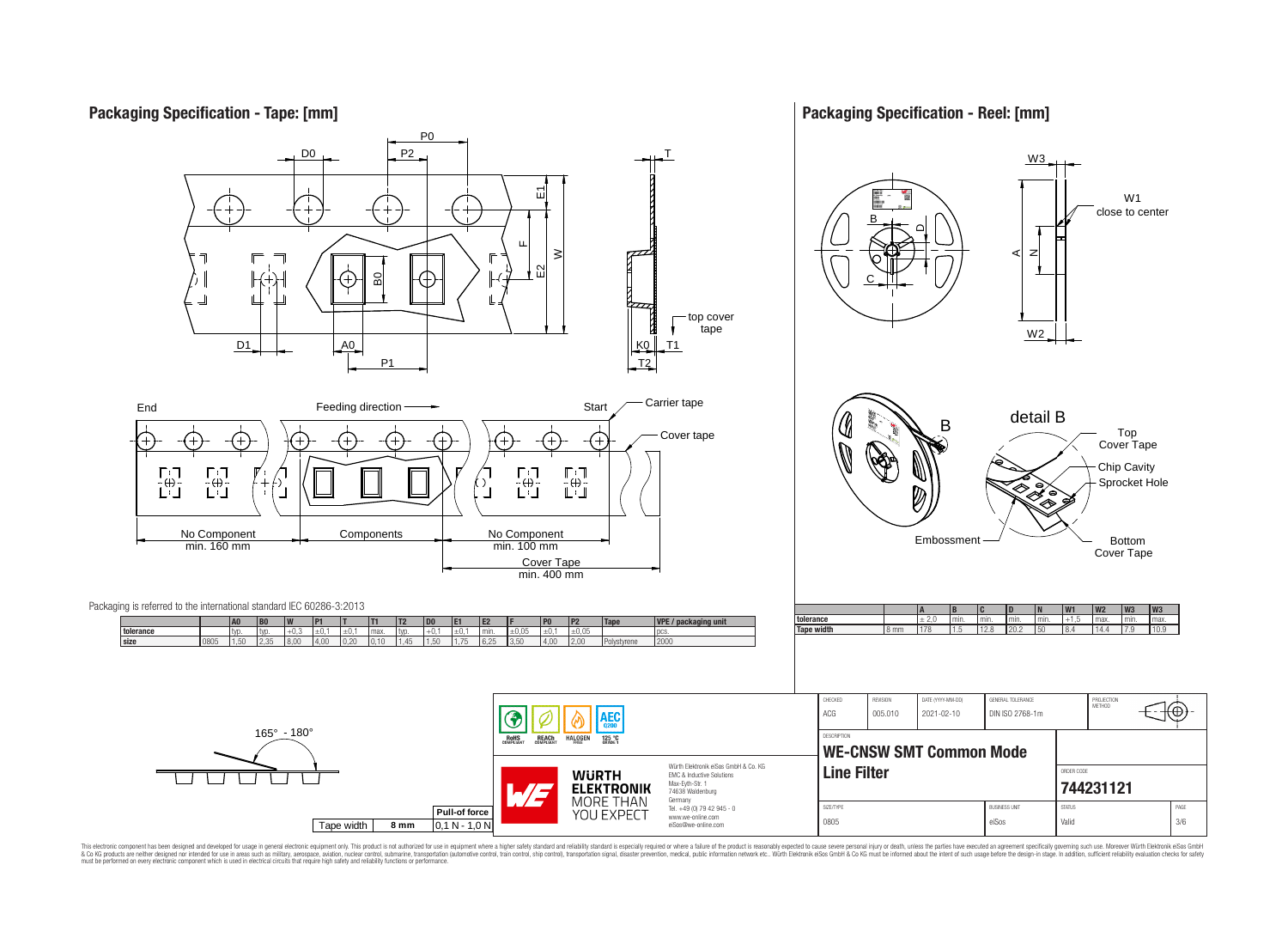# **Classification Reflow Profile for SMT components:**



# **Classification Reflow Soldering Profile:**

| <b>Profile Feature</b>                              |                    | Value                            |
|-----------------------------------------------------|--------------------|----------------------------------|
| <b>Preheat Temperature Min</b>                      | 's min             | 150 °C                           |
| <b>Preheat Temperature Max</b>                      | <sup>I</sup> s max | 200 °C                           |
| Preheat Time $t_s$ from $T_{s min}$ to $T_{s max}$  | t,                 | 60 - 120 seconds                 |
| Ramp-up Rate $(T_1$ to $T_p)$                       |                    | 3 °C/ second max.                |
| <b>Liquidous Temperature</b>                        | T <sub>L</sub>     | 217 °C                           |
| Time t <sub>i</sub> maintained above T <sub>1</sub> | t,                 | $60 - 150$ seconds               |
| Peak package body temperature                       | ' p                | $T_p \leq T_c$ , see Table below |
| Time within 5°C of actual peak<br>temperature       | t <sub>p</sub>     | $20 - 30$ seconds                |
| Ramp-down Rate $(T_p$ to $T_1$ )                    |                    | 6 °C/ second max.                |
| Time 25°C to peak temperature                       |                    | 8 minutes max.                   |

refer to IPC/ JEDEC J-STD-020E

# **Package Classification Reflow Temperature (T<sup>c</sup> ):**

| <b>Properties</b>                                                    | Volume mm <sup>3</sup><br>$350$ | Volume mm <sup>3</sup><br>350-2000 | Volume mm <sup>3</sup><br>>2000 |
|----------------------------------------------------------------------|---------------------------------|------------------------------------|---------------------------------|
| <b>PB-Free Assembly   Package Thickness  </b><br>$< 1.6$ mm          | 260 °C                          | 260 °C                             | 260 °C                          |
| <b>PB-Free Assembly   Package Thickness  </b><br>$1.6$ mm $- 2.5$ mm | 260 °C                          | 250 °C                             | 245 °C                          |
| <b>PB-Free Assembly   Package Thickness  </b><br>$>2.5$ mm           | 250 °C                          | 245 °C                             | 245 °C                          |

refer to IPC/ JEDEC J-STD-020E

|                                                       | <b>AEC</b>                        |                                                                                                                     | CHECKED<br><b>ACG</b> | REVISION<br>005.010 | DATE (YYYY-MM-DD)<br>2021-02-10 | GENERAL TOLERANCE<br>DIN ISO 2768-1m |                        | PROJECTION<br><b>METHOD</b> | ₩           |
|-------------------------------------------------------|-----------------------------------|---------------------------------------------------------------------------------------------------------------------|-----------------------|---------------------|---------------------------------|--------------------------------------|------------------------|-----------------------------|-------------|
| <b>REACH</b><br>COMPLIANT<br><b>ROHS</b><br>COMPLIANT | <b>HALOGEN</b><br>125 °C          |                                                                                                                     | <b>DESCRIPTION</b>    |                     | <b>WE-CNSW SMT Common Mode</b>  |                                      |                        |                             |             |
|                                                       | <b>WURTH</b><br><b>ELEKTRONIK</b> | Würth Flektronik eiSos GmbH & Co. KG<br>EMC & Inductive Solutions<br>Max-Evth-Str. 1<br>74638 Waldenburg<br>Germany | <b>Line Filter</b>    |                     |                                 |                                      | ORDER CODE             | 744231121                   |             |
|                                                       | MORE THAN<br>YOU EXPECT           | Tel. +49 (0) 79 42 945 - 0<br>www.we-online.com<br>eiSos@we-online.com                                              | SIZE/TYPE<br>0805     |                     |                                 | <b>BUSINESS UNIT</b><br>eiSos        | <b>STATUS</b><br>Valid |                             | PAGE<br>4/6 |

This electronic component has been designed and developed for usage in general electronic equipment only. This product is not authorized for subserved requipment where a higher selection equipment where a higher selection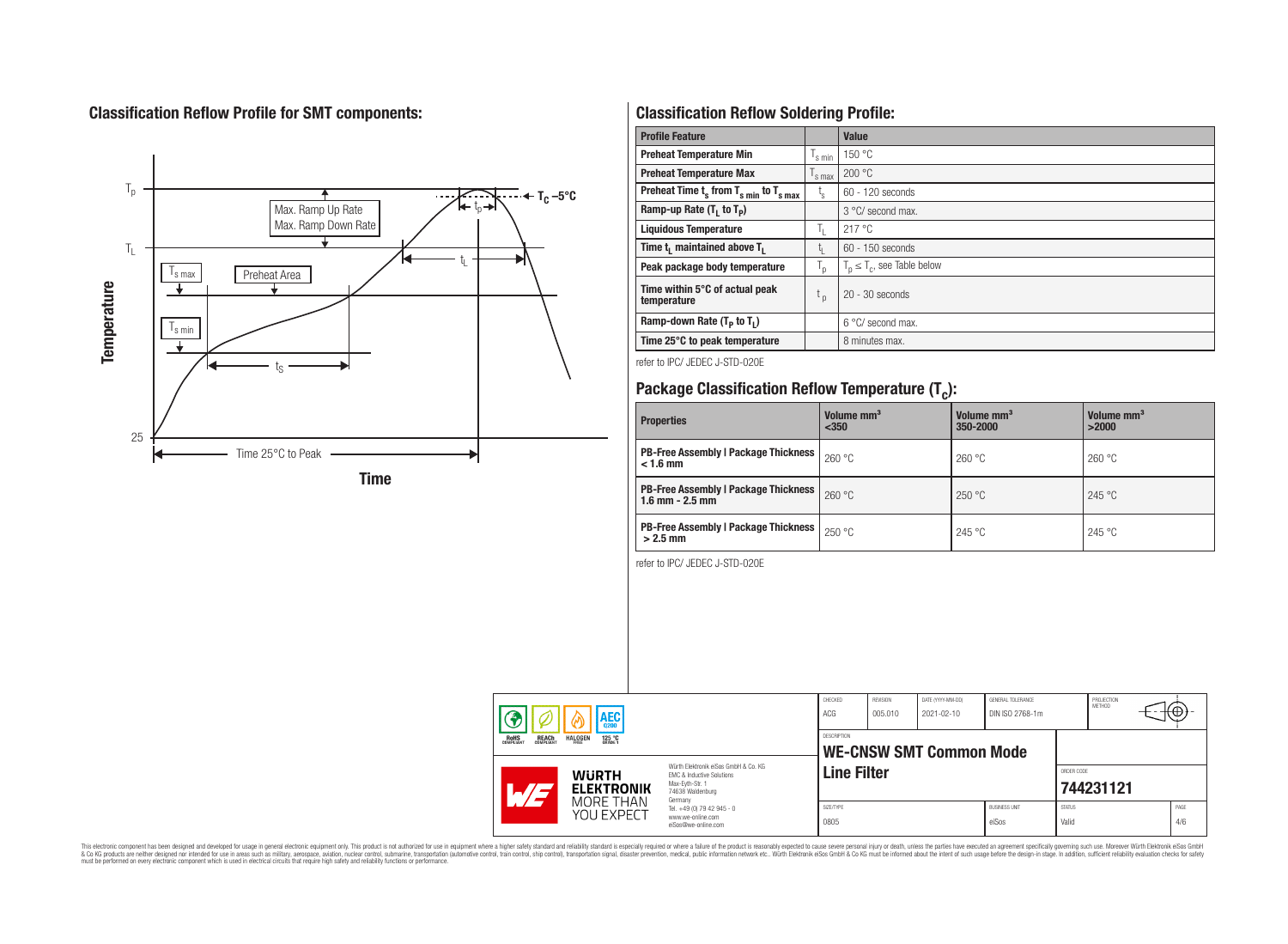## **Cautions and Warnings:**

## **The following conditions apply to all goods within the product series of WE-CNSW of Würth Elektronik eiSos GmbH & Co. KG:**

#### **General:**

- This electronic component is designed and manufactured for use in general electronic equipment.
- Würth Elektronik must be asked for written approval (following the PPAP procedure) before incorporating the components into any equipment in fields such as military, aerospace, aviation, nuclear control, submarine, transportation (automotive control, train control, ship control), transportation signal, disaster prevention, medical, public information network etc. where higher safety and reliability are especially required and/or if there is the possibility of direct damage or human injury.
- Electronic components that will be used in safety-critical or high-reliability applications, should be pre-evaluated by the customer.
- The component is designed and manufactured to be used within the datasheet specified values. If the usage and operation conditions specified in the datasheet are not met, the wire insulation may be damaged or dissolved.
- Do not drop or impact the components, the component may be damaged.
- Würth Elektronik products are qualified according to international standards, which are listed in each product reliability report. Würth Elektronik does not warrant any customer qualified product characteristics beyond Würth Elektroniks' specifications, for its validity and sustainability over time.
- The responsibility for the applicability of the customer specific products and use in a particular customer design is always within the authority of the customer. All technical specifications for standard products also apply to customer specific products.

#### **Product specific:**

#### **Soldering:**

- The solder profile must comply with the technical product specifications. All other profiles will void the warranty.
- All other soldering methods are at the customers' own risk.
- Strong forces which may affect the coplanarity of the components' electrical connection with the PCB (i.e. pins), can damage the part, resulting in avoid of the warranty.

#### **Cleaning and Washing:**

- Washing agents used during the production to clean the customer application might damage or change the characteristics of the wire insulation, marking or plating. Washing agents may have a negative effect on the long-term functionality of the product.
- Using a brush during the cleaning process may break the wire due to its small diameter. Therefore, we do not recommend using a brush during the PCB cleaning process.

#### **Potting:**

• If the product is potted in the customer application, the potting material might shrink or expand during and after hardening. Shrinking could lead to an incomplete seal, allowing contaminants into the core. Expansion could damage the components. We recommend a manual inspection after potting to avoid these effects.

#### **Storage Conditions:**

- A storage of Würth Elektronik products for longer than 12 months is not recommended. Within other effects, the terminals may suffer degradation, resulting in bad solderability. Therefore, all products shall be used within the period of 12 months based on the day of shipment.
- Do not expose the components to direct sunlight.
- The storage conditions in the original packaging are defined according to DIN EN 61760-2.
- The storage conditions stated in the original packaging apply to the storage time and not to the transportation time of the components.

#### **Packaging:**

• The packaging specifications apply only to purchase orders comprising whole packaging units. If the ordered quantity exceeds or is lower than the specified packaging unit, packaging in accordance with the packaging specifications cannot be ensured.

#### **Handling:**

- Violation of the technical product specifications such as exceeding the nominal rated current will void the warranty.
- Applying currents with audio-frequency signals may result in audible noise due to the magnetostrictive material properties.
- The temperature rise of the component must be taken into consideration. The operating temperature is comprised of ambient temperature and temperature rise of the component.The operating temperature of the component shall not exceed the maximum temperature specified.

These cautions and warnings comply with the state of the scientific and technical knowledge and are believed to be accurate and reliable. However, no responsibility is assumed for inaccuracies or incompleteness.

|                                                                                              |                                   | <b>AEC</b>                                           |                                                                                                                     | CHECKED<br>ACG     | REVISION<br>005.010 | DATE (YYYY-MM-DD)<br>2021-02-10 | GENERAL TOLERANCE<br>DIN ISO 2768-1m |                        | PROJECTION<br><b>METHOD</b> |  | ₩Ψ          |
|----------------------------------------------------------------------------------------------|-----------------------------------|------------------------------------------------------|---------------------------------------------------------------------------------------------------------------------|--------------------|---------------------|---------------------------------|--------------------------------------|------------------------|-----------------------------|--|-------------|
| <b>ROHS</b><br>COMPLIANT<br><b>REACH</b><br>COMPLIANT<br><b>HALOGEN</b><br>125 °C<br>GRADE 1 |                                   | <b>DESCRIPTION</b><br><b>WE-CNSW SMT Common Mode</b> |                                                                                                                     |                    |                     |                                 |                                      |                        |                             |  |             |
|                                                                                              | <b>WURTH</b><br><b>ELEKTRONIK</b> |                                                      | Würth Elektronik eiSos GmbH & Co. KG<br>EMC & Inductive Solutions<br>Max-Eyth-Str. 1<br>74638 Waldenburg<br>Germany | <b>Line Filter</b> |                     |                                 |                                      | ORDER CODE             | 744231121                   |  |             |
|                                                                                              |                                   | MORE THAN<br>YOU EXPECT                              | Tel. +49 (0) 79 42 945 - 0<br>www.we-online.com<br>eiSos@we-online.com                                              | SIZE/TYPE<br>0805  |                     |                                 | <b>BUSINESS UNIT</b><br>eiSos        | <b>STATUS</b><br>Valid |                             |  | PAGE<br>5/6 |

This electronic component has been designed and developed for usage in general electronic equipment only. This product is not authorized for use in equipment where a higher safety standard and reliability standard si espec & Ook product a label and the membed of the seasuch as marked and as which such a membed and the such assume that income in the seasuch and the simulation and the such assume that include to the such a membed and the such